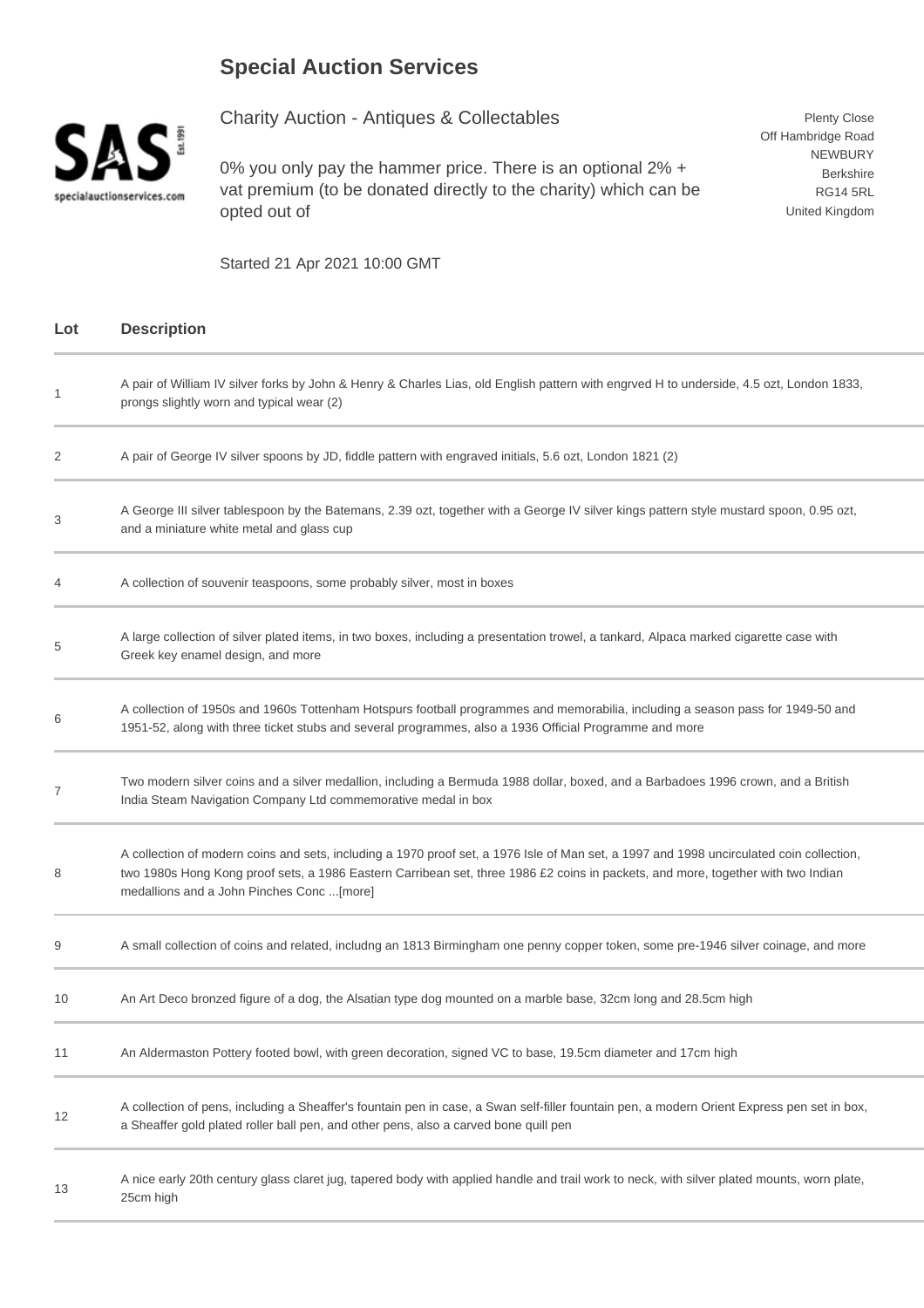| 14 | A Meiji period carved ivory okimono, of Minamoto Yorimasa watching as the samurai warrior Ino Hayata slays the Nue Monster,<br>unsigned, height 11.5cm                                                                                                                                                                |
|----|-----------------------------------------------------------------------------------------------------------------------------------------------------------------------------------------------------------------------------------------------------------------------------------------------------------------------|
| 15 | A Meiji period ivory netsuke, carved as a reclining man, AF, length 4.5cm                                                                                                                                                                                                                                             |
| 16 | A late 19th century Indian carved ivory decoration, intricately carved with an elephant carrying three men in forest, some damages and<br>signs of glue, mounted on a carved hardwood panel, also damaged, 19.5cm high                                                                                                |
| 17 | A late 19th century Indian carved ivory decoration, with two figures in a floral setting, mounted on a carved hardwoon stand, 17cm high                                                                                                                                                                               |
| 18 | A good Portmeirion porcelain Water Garden pattern part dinner and tea service, including teapot, milk jug, sugar bowl and cover, 8 cups<br>and saucers, 8 dinner and 6 side plates, 4 small plates, 8 cereal and 3 shallow bowls, dishwasher and microwave safe and oven to table                                     |
| 19 | A reproduction mahogany bureau, with inlaid decoartion, three drawers below drop down flap, 78cm wide and 94cm high                                                                                                                                                                                                   |
| 20 | Six dining chairs, a set of six with carved features and a carver with matching vinyl upholstery                                                                                                                                                                                                                      |
| 21 | An Art Deco period chinoiserie gramophone cabinet, now converted and doors locked                                                                                                                                                                                                                                     |
| 22 | A modern tub style armchair, with blue upholstery                                                                                                                                                                                                                                                                     |
| 23 | A late Victorian armchair, with carved front supports and later cushion                                                                                                                                                                                                                                               |
| 24 | A c1970s cane hall unit, with four shelves and lower plant stand to stretcher and having mirror, 185cm high and 90cm wide                                                                                                                                                                                             |
| 25 | A pair of late Victorian inlaid nursing or bedroom chairs, together with another pair of corner chairs partially painted gold (4)                                                                                                                                                                                     |
| 26 | A late Victorian or Edwardian mahogany sideboard, with brass rail and curtain, 118cm wide and 128cm high                                                                                                                                                                                                              |
| 27 | A 19th century and later wine table, triform base and turned stem supporting a later circular mahagany top, 63cm diameter                                                                                                                                                                                             |
| 28 | A Georgian oak corner wall cabninet, inlaid shell motif to door, with white painted interior                                                                                                                                                                                                                          |
| 29 | An Edwwardian John Maddock & Sons pottery part dinner service, Royal Vitreous pattern with grey and gilt-highlighted decoration on<br>white, including dinner plates, side plates, bowls, tureen, serving dish, sauce boat, cups and saucers, milk jug and sugar bowl, over 80<br>pieces, some damages but mos [more] |
| 30 | Two sets of six Whitebread Beer, six bottles numbered and sealed and wrapped in Celebration Ale paper, the other six with read seals<br>(12)                                                                                                                                                                          |
| 31 | A collection of diecast and other toys, including approx 30 Days Gone models, other boxed and loose diecast, a box of marbles, two<br>Airfix kits, and much more                                                                                                                                                      |
| 32 | An Imperial & International Communications Limited wooden map of the world jigsaw puzzle, together wiith five children's wooden jig-<br>saw puzzles, and a childs plastic gun in holster                                                                                                                              |
|    |                                                                                                                                                                                                                                                                                                                       |

33 A collection of Britains and other lead and metal figures and other items, with animals, civilian and military figures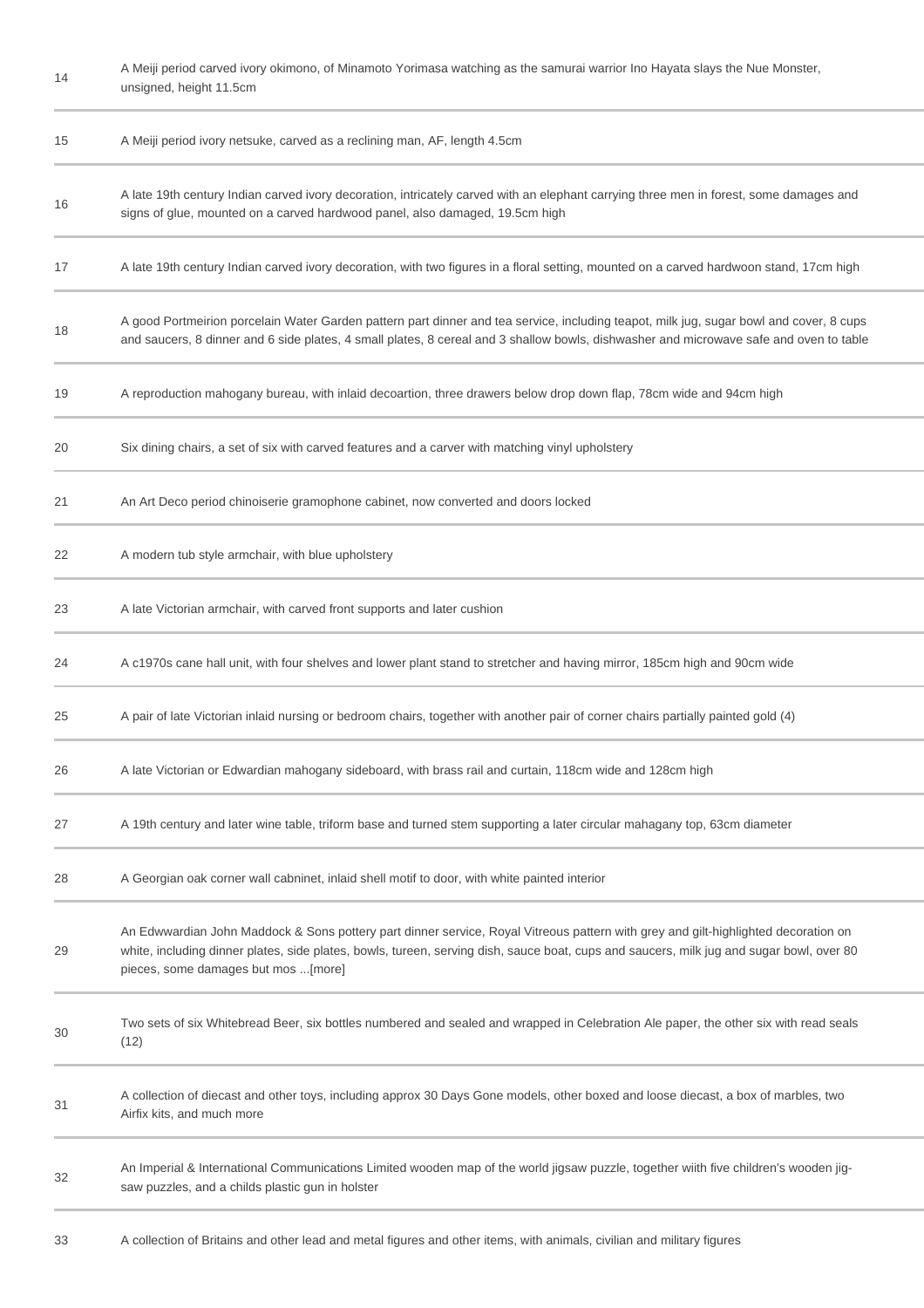| 34 | A collection of plastic figures, from Britains and other makers, also animal and other items                                                                                                                                                                                                                               |
|----|----------------------------------------------------------------------------------------------------------------------------------------------------------------------------------------------------------------------------------------------------------------------------------------------------------------------------|
| 35 | James Lawson Stewart (1841-1929) large British school watercolour on paper, riverside scene with historical buildings with a fortified<br>city in the background (believed to be Durham), signed (lower left) 'J. T. Stewart', image size 64cm x 100cm, framed and glazed, AF                                              |
| 36 | Jeremy King (British b.1933) coloured lithograph, "Strand on the Green", signed and numbered 108/250 in pencil, Christie's certificate to<br>the verso, framed and glazed, image size 40cm x 61cm                                                                                                                          |
| 37 | E.W. Witty 1930s watercolour, "Cathedral Melbourne", signed and dated 1933, 37cm x 27cm, framed and glazed                                                                                                                                                                                                                 |
| 38 | Continental school 20th Century, pencil study for a bronze sculpture, modelled as an equestrian Viking with swordsman to side, 59cm x<br>44.5cm, framed and glazed                                                                                                                                                         |
| 39 | Scandanavian school 20th century, large oil on canvas, Snowy Hamlet Scene, signed lower right, 59cm x 89cm, in gilt frame                                                                                                                                                                                                  |
| 40 | Wiliam Thomas Adams British 20th century, oil on board with river and town view, label to reverse, "Cracked Willows On The Avon",<br>50cm x 76cm, framed                                                                                                                                                                   |
| 41 | Continental school 20th Century, limited edition print titled "Lugano", signed, 57cm x 40cm, framed and glazed                                                                                                                                                                                                             |
| 42 | Jeremy King (British b.1933) coloured lithograph, signed and numbered, 40cm by 63cm, framed and glazed                                                                                                                                                                                                                     |
| 43 | Jack Hellewell (1920-2000) gouache on paper, depicting a view of the ocean through architectural columns and arches, signed in pencil<br>'Jack Hellewell' (lower right), 41.5cm x 54cm, framed and glazed                                                                                                                  |
| 44 | A 20th Century Stuart McCrorie gouache on paper, depicting a beach with the tide out and a boat in the distance, signed and dated<br>'Stuart McMrorie 75' (lower left), 53cm x 37cm, framed and glazed                                                                                                                     |
| 45 | Michel Le Bourlier 20th century watercolour, river scene, titled "Dell Quay", 30cm by 45cm, framed and glazed                                                                                                                                                                                                              |
| 46 | R. Atkinson 20th century watercolour, bridge over estuary, signed, 28cm by 53cm, framed and glazed                                                                                                                                                                                                                         |
| 47 | Captain Peter Adams 20th century watercolour, "Steam On The Thames", signed, 17cm by 22cm, label to reverse                                                                                                                                                                                                                |
| 48 | Kimm Stevens 20th century oil or acrylic on board, "Red Bridge", 24cm by 34.5cm, framed, label to reverse                                                                                                                                                                                                                  |
| 49 | L. Callat or Callot 20th century gouache on paper, Spanish villa scene, 36cm by 44cm, framed but glass cracked                                                                                                                                                                                                             |
| 50 | Three 20th century paintings of nautical and boating interest, including "Poole Harbour" by Ruby Bostock, watercolour, 23cm by 33cm,<br>signed, label to reverse, framed and glazed, and, "World Peace During Her Last Visit To Watchet" by Alex Adams, 22cm by 29cm,<br>framed and glazed, and, Spanish Fishing s  [more] |
| 51 | A late Georgian mahogany secretaire linen chest, having upper section with panel doors above bureau top drawer over three graduated<br>drawers, split to right door, 232cm high and 115cm wide                                                                                                                             |
| 52 | An Armand marseille 390 child doll, c1910, with bisque head, sleeping brown eyes, blond mohair wig, jointed composition body and<br>appears to be original pink dress, under clothes and red knitted shoes and socks, 45cm high, needs restringing                                                                         |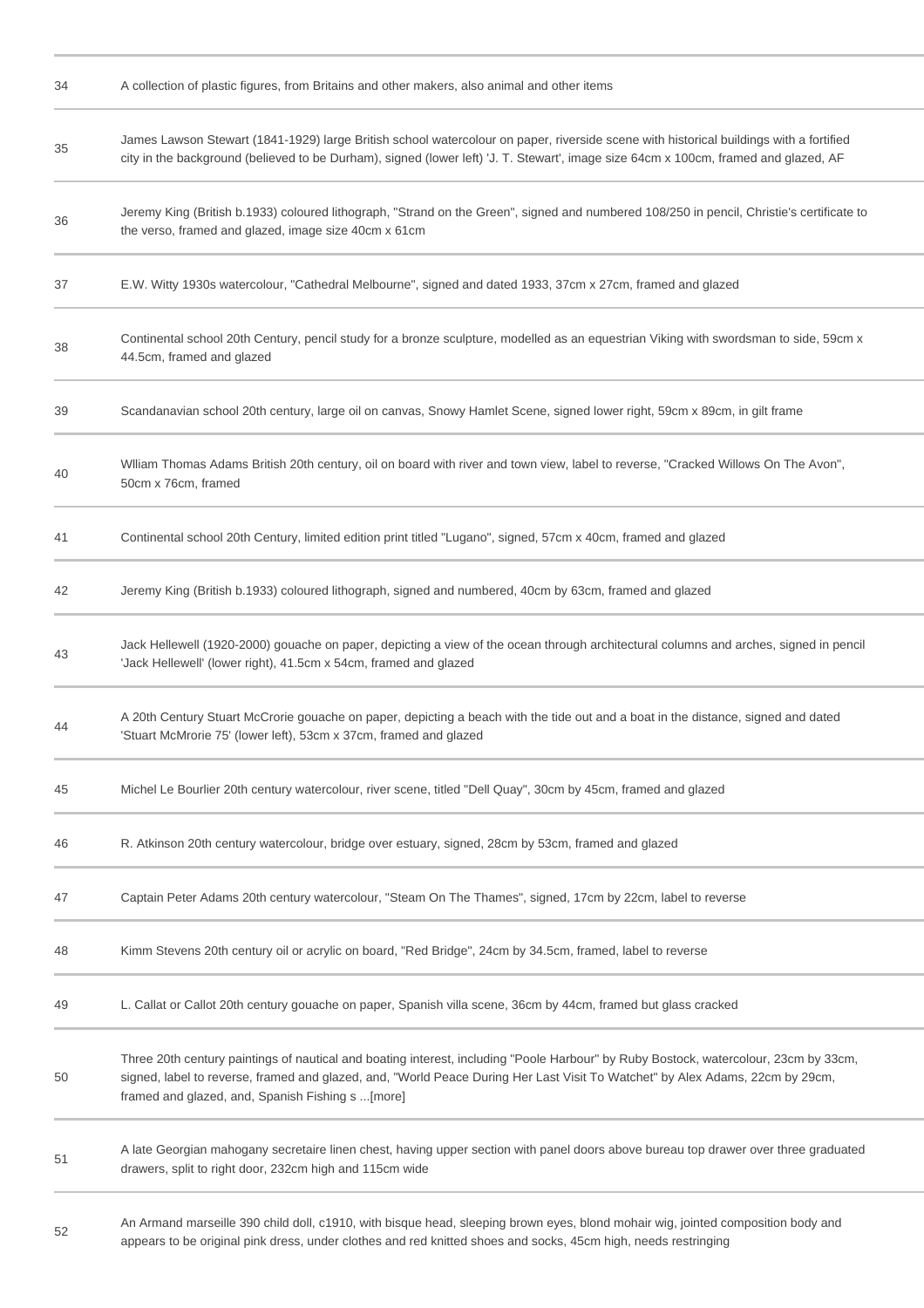| 53 | A part Old Chelsea pattern pottery dinner and tea service, with cups and saucers, two teapots, one chipped, bowl, chipped, plates,<br>sauce boat, two boxes                                                                                                                                                               |
|----|---------------------------------------------------------------------------------------------------------------------------------------------------------------------------------------------------------------------------------------------------------------------------------------------------------------------------|
| 54 | Mandy Belmokhtar 20th century gouache on paper painting, 73cm by 55cm, blue and white Chinese porcelain, signed and dated 87, in<br>mount and framed and glazed                                                                                                                                                           |
| 55 | Mandy Belmokhtar 20th century gouache on paper painting, 68cm by 54cm, two Chinese porcelain vases and four stacked bowls,<br>signed and dated 87, paper has slipped in mount, framed and glazed                                                                                                                          |
| 56 | Mandy Belmokhtar 20th century gouache on paper painting, 68cm by 54cm, blue and white Chinese porcelain moonflasks and other<br>Chinese porcelain, signed and dated 87, framed and glazed                                                                                                                                 |
| 57 | A set of three Mason's pottery graduating jugs and other Mason's pottery items, together with a British pottery Imari style buscuit barrel                                                                                                                                                                                |
| 58 | A Paragon Fine Bone China tea set for six                                                                                                                                                                                                                                                                                 |
| 59 | A collection of Waterford lead crystal and other cut glass and similar drinking glasses and other items, including a pair of Waterford<br>Lismore Iced tea glasses, six Waterford tumblers, a decanter, a small jug with stopper and more, two boxes                                                                      |
| 60 | A pair of vintage Tyrol leather ski boots in carrier                                                                                                                                                                                                                                                                      |
| 61 | Two nice quality Edwardian period porcelain serving dishes, the larger with inset pierced panel, 65cm, the other 49cm (3)                                                                                                                                                                                                 |
| 62 | A c1960s Murano glass vase, 19cm, together with a Dartington small green vase, a pair of blue glass vases, a pair of amber cut glass<br>tumblers, a Bristol blue glass The Matthew glass seal in box and a purple glass vase                                                                                              |
| 63 | Barry Barnes 20th century oil on canvas, "Winter Lane", 17cm by 25cm, togther with an oil on of swans in a stream, "A View of the<br>Downs", by Stephen Hawkins, 24.5cm by 29cm, both framed (2)                                                                                                                          |
| 64 | Four 19th and 20th century prints and engravings, including "Westminster Bridge" after Harold Thornton, "Le Pont d'Ricole Paris" after<br>Eugene Bejot (1867 to 1931), "Pottergate Lincoln" after Sidney Barrett, a Middle Eastern scene after William Ashton, together with a<br>framed print of "A Poem" after R [more] |
| 65 | Five Chinese works of art, including two framed rice paper watercolours, a embroidered panel and two silk paintings (5)                                                                                                                                                                                                   |
| 66 | An East Surrey Regiment Corporal's Dress Uniform, comprising of Jacket and Trousers, the jacket having collar badges, a WWII War<br>medal ribbon, and Corporal badge to one sleeve, together with a 1941 marked Zuckerman helmet, with later applied FG stickers to front,<br>plus two other War period helmets           |
| 67 | An assortment of Police Uniform items and badges, including a J Compton, Sons & Webb Ltd cape, with lion head and chain to top,<br>Thames Valley Police woollen jumpers, High Vis, Collar titles, Inspector's Epaulettes, an Overseas Police side cap, a small collection of<br>military badges and more                  |
| 68 | A box of Frist Day Covers and stamps and related ephemera                                                                                                                                                                                                                                                                 |
| 69 | Five framed military interest prints and a letter, the letter from Lord John Arbuthnot Fisher, and a photocopy of the reverse of the letter, a<br>lithograph after Herbert A. Lake titled "Cavalry Advancing August 1918", a cartoon print titled "Where Is The Enemy", a Welsh Regiment<br>print and a print of a [more] |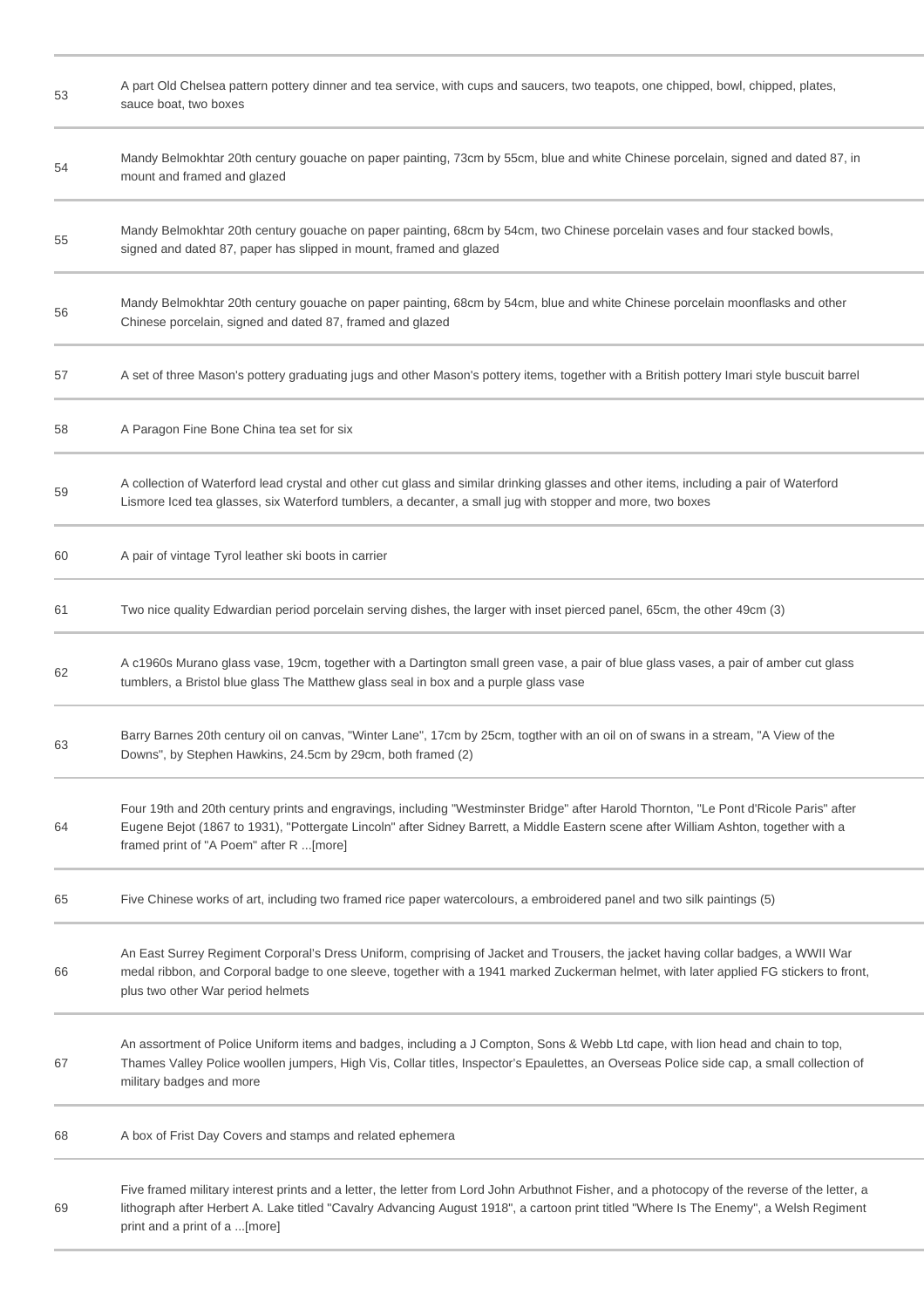| $70\,$ | A modern pretty 18ct white gold and diamond bangle, having eleven brilliant cut diamonds in circular mounts, approx 1.65ct, with good<br>clairty and colour, SI 1 and H, with two safety catches to clasp, 6.5cm wide, 14g                                                                                                |
|--------|---------------------------------------------------------------------------------------------------------------------------------------------------------------------------------------------------------------------------------------------------------------------------------------------------------------------------|
| 71     | A nice modern pearl and hardstone bead necklace, white cultured pearls strung with nine green hardstone beads with 9ct gold spacers<br>and a 9ct gold clasp, 53cm long                                                                                                                                                    |
| 72     | A collection of vintage dolls, together with a reproduction wicker dolls' push chair, 64cm high, a large Armand Marseille 518 composition<br>baby doll (head loose and eyes fallen into head), a hard plastic baby doll (head loose), a small English bisque shoulder head (damaged<br>foot), a small collection [more]   |
| 73     | Timmy Mallett 20th century acrylic on canvas, "Celebritity Graffitti", a painting of Mallett's Mallett and signed Timmy, 50cm by 40cm,<br>unframed, with laminated certificate from Claires Court School from 2009 stating this work was one of five donated by celebrities                                               |
| 74     | A group of Edwardian and early 20th century gold clubs and gold balls in bag, ready for the National Hickory Championship, the Bryant<br>cream canvas and brown gold bag, containing eight irons, along with three mesh balls and a leather example, including a Braid Mills<br>aluminum putter, a J. Morris Presw [more] |
| 75     | A nice Davidoff wooden cigar humidor, 27.5cm wide, 14cm high and 19cm deep, with a pair of Davidoff cigar cutter                                                                                                                                                                                                          |
| 76     | Two vintage typewritters, one a Royal Royalite in case, and an Underwood Olivetti Lettera 22 also in case (2)                                                                                                                                                                                                             |
| 77     | Three sets of cutlery, including a Rogers Enchantment pattern set, a Holmes & Edwards acorn style pattern services and a French<br>stainless steel set                                                                                                                                                                    |
| 78     | A canteen of William Rogers & Sons silver plated canteen of cutlery for eight, in April pattern, with eight forks and knives, side forks and<br>soup spoons, and sixteen small spoons                                                                                                                                     |
| 79     | A pair of early 20th century Chinese brass vases, 19.5cm high, bulbous bodies with raised decoration, one lacks ring handle (2)                                                                                                                                                                                           |
| 80     | A group of fourteen Royal Mint silver proof £1 coins, in six boxes, dates from the 1980s up to 2000s, some piedfort and some<br>certificates                                                                                                                                                                              |
| 81     | A group of eight reproduction pre-Columbian style and South American pottery items, varying styles and sizes, one pot bearing label for<br>the Inca Collection, one fish like vessel with human form, damaged (8)                                                                                                         |
| 82     | A group of vintage cameras, including an Exacta RTL 1000, an Ilford Sportsman, a Comet S, a Baldo, and various others, most with<br>cases, together with Bell & Howell 624 8mm cine camera and a pair of Perl binoculars                                                                                                  |
| 83     | A collection of ephemera relating to Douglas Bader and others, including a Farewell Luncheon Menu for Sir Thomas Wright bearing<br>many ink signatures such as Douglas Bader, Sir Percy Lister, Lord Milner and others, along with a group of photographs and paperwork<br>relating to the Douglas Bader Foundatio [more] |
| 84     | A pair of modern table lamps, modelled as brass oil lamps, lacking shades, together with a parafin oil lamp, and another older example<br>with later shade (4)                                                                                                                                                            |
| 85     | A pair of mid 20th century brass circular wall sconces, 29cm diameter, together with a pair of pewter candlesticks, 23cm (4)                                                                                                                                                                                              |
| 86     | Six vintage copper kettles, one marked Special Kettle for Electric Belling Cookers (6)                                                                                                                                                                                                                                    |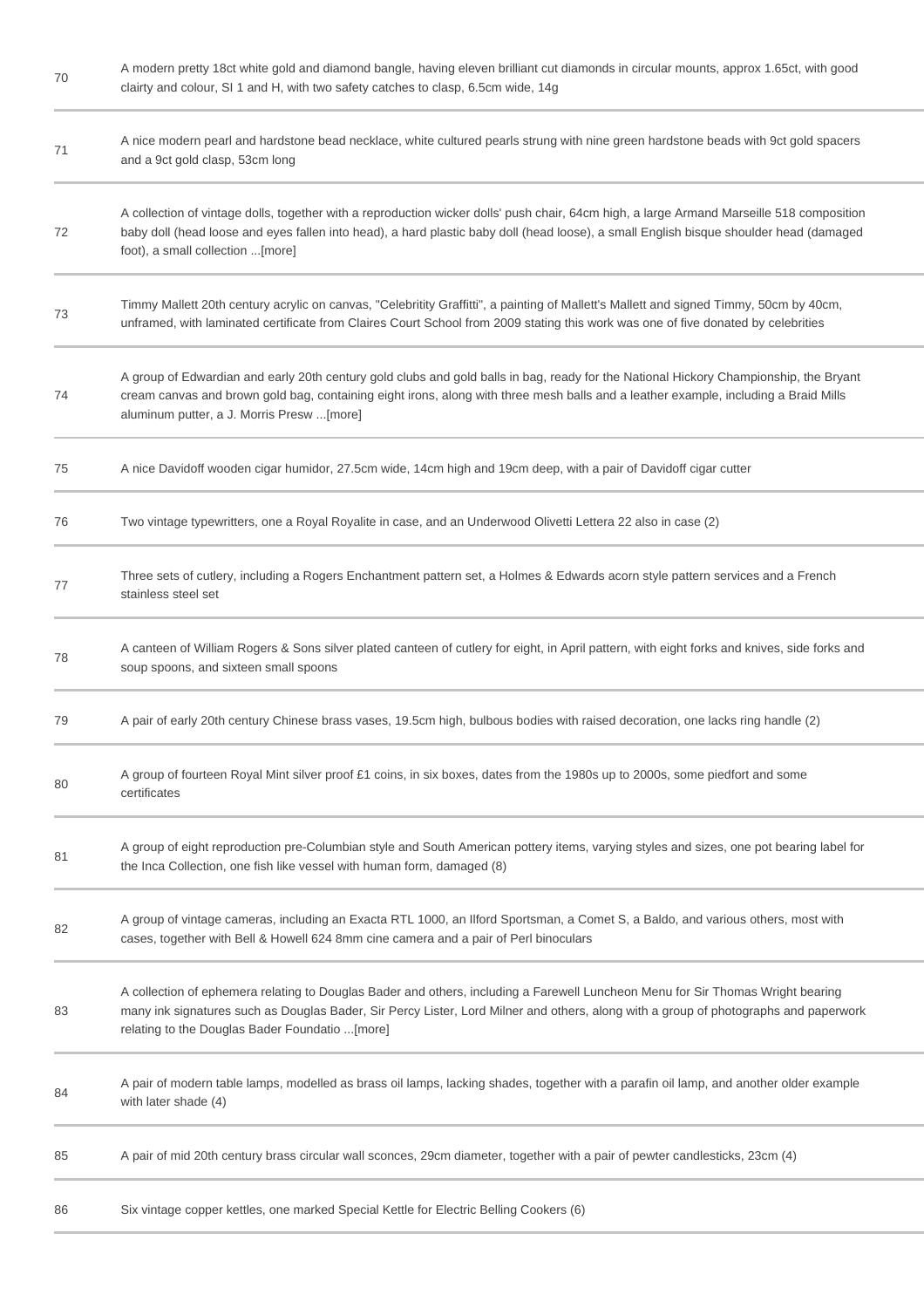| 87  | A small collection of crested china and other ceramics, including a Shelley porcelain Mabel Lucie Attwell feeding bowl, a Beswick pottery<br>terrier, a cat and dog and other items                                                                                                                                       |
|-----|---------------------------------------------------------------------------------------------------------------------------------------------------------------------------------------------------------------------------------------------------------------------------------------------------------------------------|
| 88  | A modern Waterford Crystal ewer decanter and stopper, crack to lower of handle, 33cm, togther with another cut glass example and a<br>pair of cut glass footed dishes (6)                                                                                                                                                 |
| 89  | An Arts & Crafts period wooden spinning chair, with raised floral decoration, some repairs                                                                                                                                                                                                                                |
| 90  | A collection of 1960s and later 7" singles, including The Beatles Magical Mystery Tour booklet with two singles, two Stevie Wonder<br>singles, other rock and pop along children's singles and classical, approx 70+, also a book titled Love Me Do The Beatles Progess by<br>Michael Braun                               |
| 91  | A collection of 1960s and later vinyl albums and records, approx 60, various titles and conditions                                                                                                                                                                                                                        |
| 92  | Four modern items of oriental ceramics, incuding a blue and white jardeiere and stand, chipped, a Canton style ginger jar lamp base<br>with wooden stand, a baluster lamp base and a vase                                                                                                                                 |
| 93  | A set of ten The Swing Era vinyl album box sets                                                                                                                                                                                                                                                                           |
| 94  | Five items of vintage luggage, including a doctor's style holdall, a white calf hide suitcase, a small suitcase marked May Fair, some with<br>paper travel labels (5)                                                                                                                                                     |
| 95  | An early 20th century bell shaped clear glass cover, together with an amber Metholated Spirits bottle and stopper, cracked to neck (3)                                                                                                                                                                                    |
| 96  | A group of oriental ceramics and objects, including two Japanese porcelain chargers, two Chinese porcelain ginger jars, one lacks lid, a<br>blanc de chine figure of Guanyin, lacks hand, a green hardstone seal roller, three sake cups, a double gourd sealed bottle, possibly<br>containing sake, and a damaged [more] |
| 97  | An African hardwood tribal carving figure of a woman child, together with a two piece wooden chair, three tribal arrows, a spear like<br>wooden object and a sword like wooden item                                                                                                                                       |
| 98  | Two African tribal spears, possibly Masai, each with cast iron spear heads and pointed lower cast iron sections and wooden grips,<br>234cm and 210cm (2)                                                                                                                                                                  |
| 99  | A set of six Royal Worcester porcelain Coventry pattern vegetable dishes, together with four Evesham pattern ramekins, one chipped<br>(10)                                                                                                                                                                                |
| 100 | A Dresden porcelain wine bottle stand, 10.5cm, hand painted with floral garlands                                                                                                                                                                                                                                          |
| 101 | A modern terracotta pottery sculpture of a rooster, 28cm, signed to base                                                                                                                                                                                                                                                  |
| 102 | A group of 19th and 20th century ceramics, incuding a pair of Dutch pottery plates, chipped, a pair of Staffordshire figures, and more,<br>also an Haig whisky glass bottle with covering                                                                                                                                 |
| 103 | A Royal Chelsea porcelain tea set for twelve, together with a set of six glass bowls with gilt rims and a nice hand blown glass jug                                                                                                                                                                                       |
| 104 | A pair of vintage table lamps, lacquered with material shades, together with a pair of alabaster or hardstone table lamps, one chipped,<br>together with a Sphinz table lamp, cigarette box, two hardstone ashtrays, a hardstone box and an elephant                                                                      |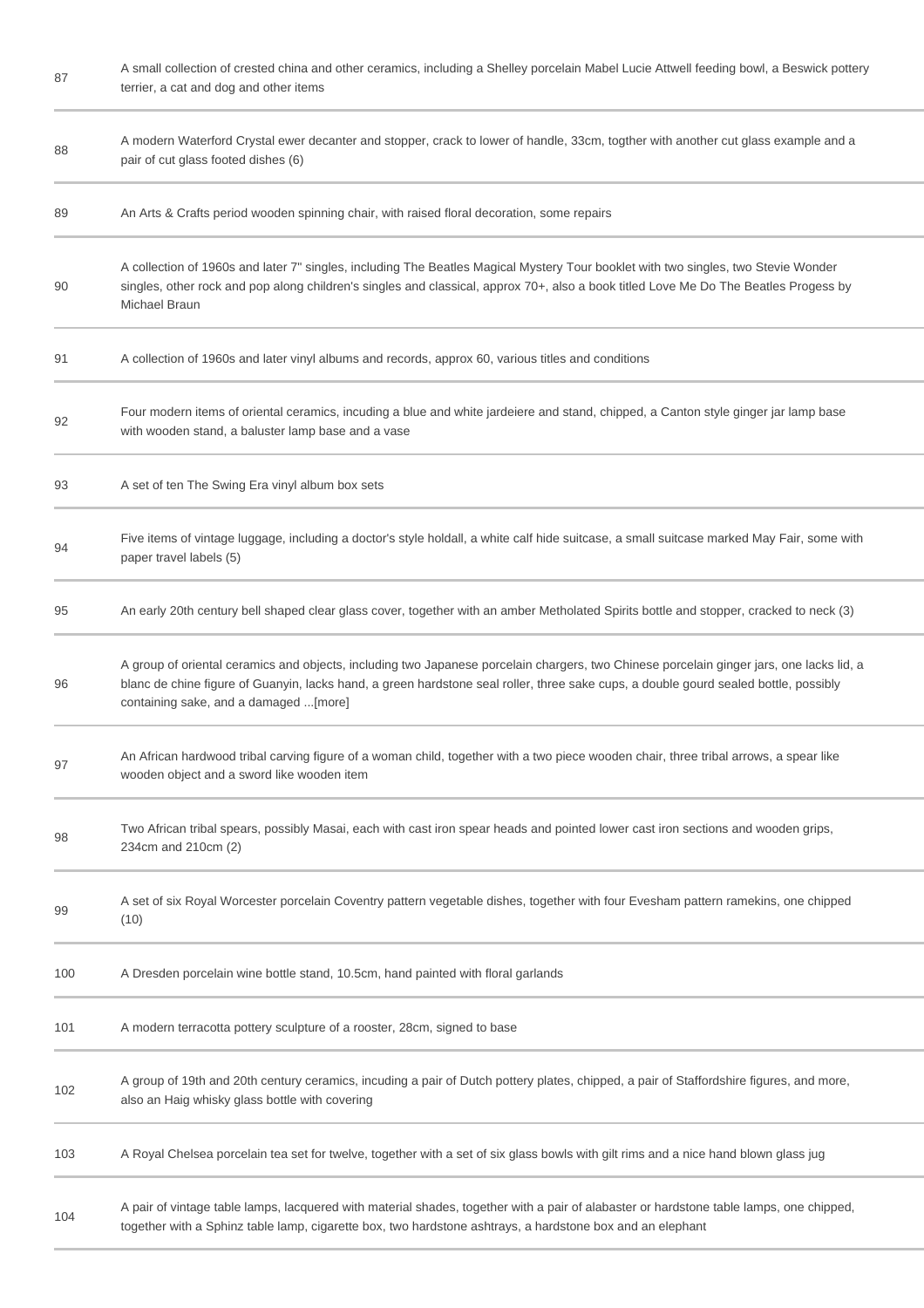105

A collection of British ceramics, including a Royal Worcester trombleuse style cup and saucer, a Paragon demi-tasse coffee can and saucer, three other cups and saucers, an oval porcelain tray, an hexagonal tray, an oval Bloor Derby porcelain dish, and more

| 106 | Two sets of vintage kitchen scales and weights, together with a small fire side companion and other Victorian and later fire side items                                                                                                                                                                                   |
|-----|---------------------------------------------------------------------------------------------------------------------------------------------------------------------------------------------------------------------------------------------------------------------------------------------------------------------------|
| 107 | A Regency style 19th century rosewood and gilt over mantel mirror, 59cm x 94cm                                                                                                                                                                                                                                            |
| 108 | A collection of vintage clothes and other items, presented in a large wooden trunk and a London County Council cardboard box,<br>including two pairs of antique leather gators, a folding top hat, three handbags / purses, three dresses, two blouses, two jumpers, a<br>woollen shawl and more                          |
| 109 | A Victorian mahogany sewing box with some contents, together with a damaged Victorian mahogany writing slope, a small leather<br>suitcase with three stickers, a travel writing set and similar box (5)                                                                                                                   |
| 110 | A group of vintage and modern soft toys and teddy bears, including a Basil Brush with pull string voice mechanism, not working well and<br>damages, and lots more such as a doll, a soft doll and a Pudsey Bear, two boxes                                                                                                |
| 111 | A group of vintage dolls, including two composition headed dolls with stuffed bodies, 41cm, two wicker cradles, two pedigree hard<br>plastic dolls, and other dolls for spares and repairs, also a small sheepskin teddy bear                                                                                             |
| 112 | A group of music ephemera and posters, including several Beatles related magazines and leaflets, a card Rolling Stones shop display<br>poster, a Guns N Roses poster, several Trapeze posters, several folders with paper and magazine articles on celebrities, a Scrooge<br>theatre programme, guitar music books [more] |
| 113 | A collection of Art Deco and later ceramics, including a Royal Doulton Burns plate, a Roskyl pottery jug, a fruit set by Crown Ducal and<br>more                                                                                                                                                                          |
| 114 | A collection of Lord Nelson and nautical related collectables, including a Royal Worcester Nelson loving cup in box, a Royal Worcester<br>tankard, a Royal Worcester small enamelled box in box, several items from the Nelson Collection, a Bronte porcelain portrait miniature<br>in box, a Miniature Royal Nava [more] |
| 115 | An Art Deco period Smiths eight day oak cased mantle clock, together with another similar Westminster chiming example and a Goblin<br>Electric clock with barometer (3)                                                                                                                                                   |
| 116 | A collection of Aynsley porcelain Pembroke pattern items, including cake stand, vases, plant pot and more                                                                                                                                                                                                                 |
| 117 | A collection of walking stick and canes, including a walking stick with removeable shaft to reveal umbrella, several Tyrolean ice picks<br>with applied badges, a walking stick with silver mounts and more, also a Gibralter parade stick                                                                                |
| 118 | A wedding dress from Benjamin Roberts, size 12, together with a short ivory material dress by Ronald Joyce, also size 12, and a pair of<br>Katz size 6 bridal shoes                                                                                                                                                       |
| 119 | A three quarter length vintage fur coat from Tescan, together with a vintage fur shawl from A.E. Edwards (2)                                                                                                                                                                                                              |
| 120 | A collection of vintage fur items, including a black lambs fur coat and berret, three pairs of fur and leather gloves, a white fur stole and<br>more                                                                                                                                                                      |
| 121 | A vintage Specto 8mm cine projector, together with an Elmo Editor 912 Dual Type, both with boxes but tatty                                                                                                                                                                                                                |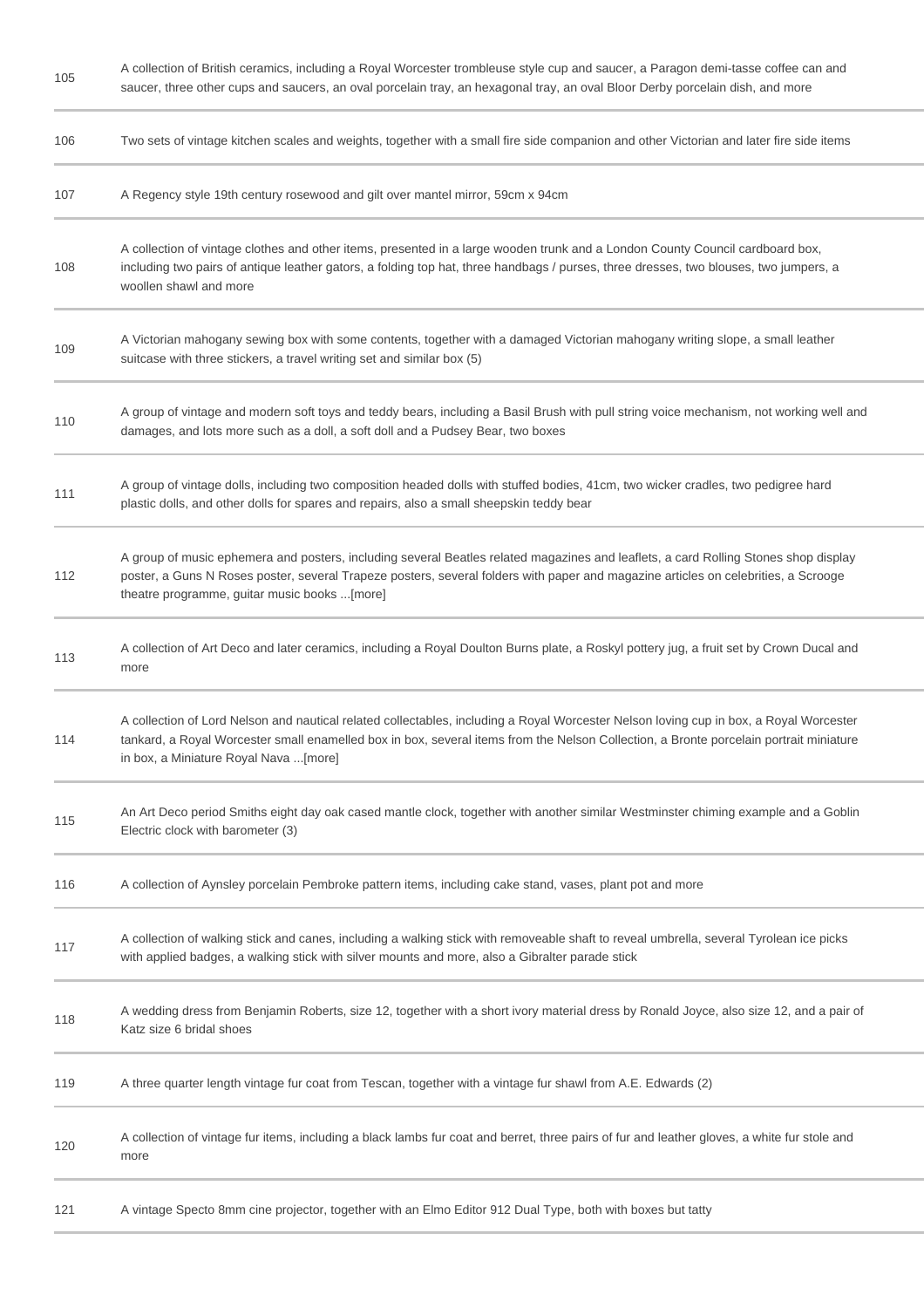| 122 |  | A Britain Ltd Model Farmyard, in box with group of Britains plastic farm yard animals and fences |  |
|-----|--|--------------------------------------------------------------------------------------------------|--|
|-----|--|--------------------------------------------------------------------------------------------------|--|

| 123 | A collection of vintage and modern buttons                                                                                                                                                                                                                        |
|-----|-------------------------------------------------------------------------------------------------------------------------------------------------------------------------------------------------------------------------------------------------------------------|
| 124 | An Hornby 0 gauge clockwork locomotive, 0-4-0, in marron, marked 5600                                                                                                                                                                                             |
| 125 | A small collection of diecast cars and vehicles, with four 3M Lledo models in boxes, and various other playworn diecast, in small<br>suitcase                                                                                                                     |
| 126 | An Edwardian period mahogany and inlaid Canterbury, 56cm long and 40cm wide                                                                                                                                                                                       |
| 127 | Of cricket interest, a framed montage relating to Robert Graeme Pollock, with certificate, together with a framed and glazed print after<br>Andrew Festing, titled Conversation piece, signed by the artist and Colin Cowdry, also a football card signed Alf (3) |
| 128 | A small group of ceramics, including two Polly Anna vases, one boxes, a Belleck Georgian Shell vase in box, 12cm, and more                                                                                                                                        |
| 129 | Of railway interest, a collection of books reagrding steam engines and other titles, together with three static plastic models and two coal<br>locomotives and more                                                                                               |
| 130 | A vintage split cane fishing rod, marked Neptune, with canvas bag, 3m                                                                                                                                                                                             |
| 131 | A 19th Century and later mahogany oval tilt top table, with carved tripod base, 127cm x 105cm x 67cm                                                                                                                                                              |
| 132 | A part early 20th century Japanese egg shell porcelain tea set, two cups damaged, together with a pair of Japanese vases, one<br>damaged and a tea cup and saucer                                                                                                 |
| 133 | A pair of Art Deco period chairs with red vinyl seats, together with an Edwardian period corner chair, AF (3)                                                                                                                                                     |
| 134 | A piece of shaped marble, once from a piece of furniture but could be converted to a shelf or console, or maybe you have the piece of<br>furniture, with three holes, 115cm wide and 33cm deep                                                                    |
| 135 | A c1970s egg style chair, in cream vinyl, on five spoke spinning and reclining base                                                                                                                                                                               |
| 136 | A mid 20th century piano stool, with upholstered seat                                                                                                                                                                                                             |
| 137 | A c1980s Lounge armchair after Charles & Ray Eames, in white vinyl, which is in poor condition, five spoke base                                                                                                                                                   |
| 138 | A large collection of jewellery presentation and retailers boxes, vintage and modern for rings, necklaces, etc, together with a jewellery<br>box and a tin chest                                                                                                  |
| 139 | A miscellaneous lot of collectables, including a pair of mother of pearl opera glasses in case, a damaged amber and 9ct gold cigar<br>holder in case, a Dunhill gilt lighter, a folding knife, a novelty bottle lighter, a tape measure and more                  |
| 140 | A collection of uncirculated 1965 Zambia five shilling coins, together with a 1958 Guyana ten shilling coin and more                                                                                                                                              |
| 141 | A 1977 silver ingot pendant, together with a pair of silver candle sconces, a white metal candle sconce, a silver salt spoon and a plated<br>example, a small fob pencil, two white metal bangles and a silver plated candle sconce cover                         |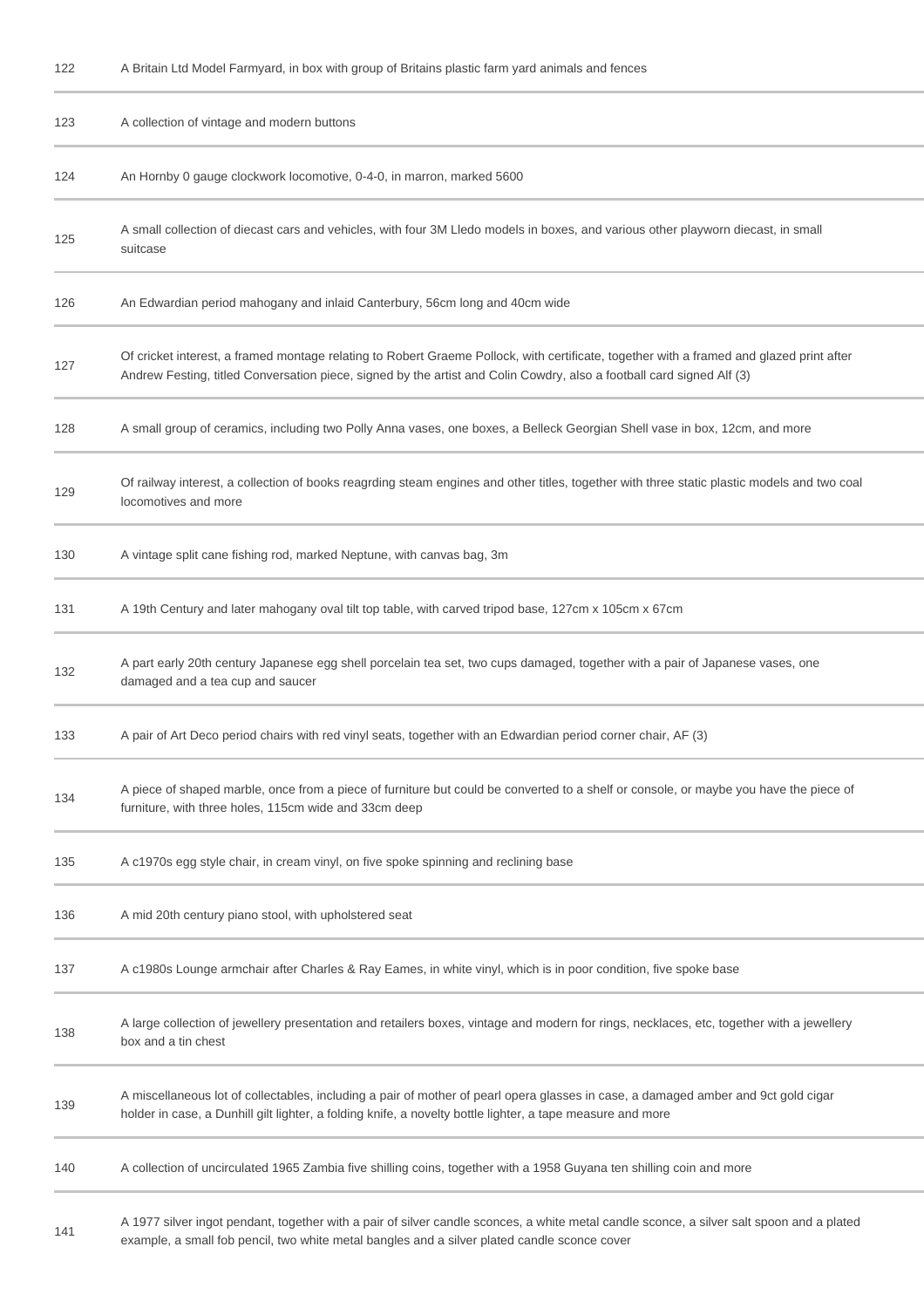| 142 | A collection of jewellery, some silver and costume jewels such as earrings, brooches, along woth three watches                                                                                                                                      |
|-----|-----------------------------------------------------------------------------------------------------------------------------------------------------------------------------------------------------------------------------------------------------|
| 143 | A collection of jewellery, including a white metal filigree necklace and pendant on chain, a Swarovski necklace, and more, along with two<br>Masonic jewels, a Safe Driving Competition medal and a Chinese internally decorated glass snuff bottle |
| 144 | A group of Micromodels Three Dimensional Volumetric kits, approx 30, various conditions and some opened                                                                                                                                             |
| 145 | A collection of collectables, including cigarette and trade cards, postcards, a postcard album, tins, and more                                                                                                                                      |
| 146 | A group of comics and ephemera, including several DC Super Heroes Monthly, five Thunderbird magazines, some with badges, seven<br>Classics Illustrated, a 1932 Ideal Home Exhibition book and more                                                  |
| 147 | Two tier walnut wot not, with scalloped edging to the shelves. 49cm x 49cm x 70cm H                                                                                                                                                                 |
| 148 | Mahogany chiffonier with single frieze drawer, slatted and felt lined, double doors to base with one internal shelf.                                                                                                                                |
| 149 | Pair of oak ladder back chairs, having rush ropework seats.                                                                                                                                                                                         |
| 150 | Lathe back arm chair with pierced splat, turned spindle to the arms and raised on turned supports.                                                                                                                                                  |
| 151 | Gilt framed overmantel mirror, distressed painted finish                                                                                                                                                                                            |
| 152 | Modern rectangular mirror, with metallic silver coloured finish. Together with a rectangular wooden framed example. (2)                                                                                                                             |
| 153 | Oak sideboard with two central drawers, Flanked with cupboard to each side. Raised on square supports.                                                                                                                                              |
| 154 | Pine Delft Rack & Wrought Iron Candle Sconce                                                                                                                                                                                                        |
| 155 | Various Clocks & Clock Parts, for restoration\spares including 4 mantle and anniversary clocks                                                                                                                                                      |
| 156 | Ladies cocktail shoes, Size 38 (eu) Office ladies cocktail shoes and a pair of Cara London suede boots size 5                                                                                                                                       |
| 157 | Signed 1993 Red baseball cap, signed by F1 Legend, Micheal Schumacherlmportant Announcement - We can't authenticate the<br>signature therefore we believe It's signed by someone important within the team                                          |
| 158 | Costume jewellery, Two pairs of Sterling Silver earrings, necklace, bracelet and ladies watch Cica and Faye                                                                                                                                         |
| 159 | Oil on canvas Prints, Three framed floral oil on canvas prints                                                                                                                                                                                      |
| 160 | Sleeveless wedding dress, designed by L.O.V.E size 16, plus 2 pairs of ladies cocktail dress shoes, Black size 38 (EU) Red (UK) size 7,<br>ladies hat by Nigel Rayment plus 3 others                                                                |
| 161 | Wrist Watches, A collection of vintage and modern ladies & gents wrist watches for parts and spares                                                                                                                                                 |
|     |                                                                                                                                                                                                                                                     |